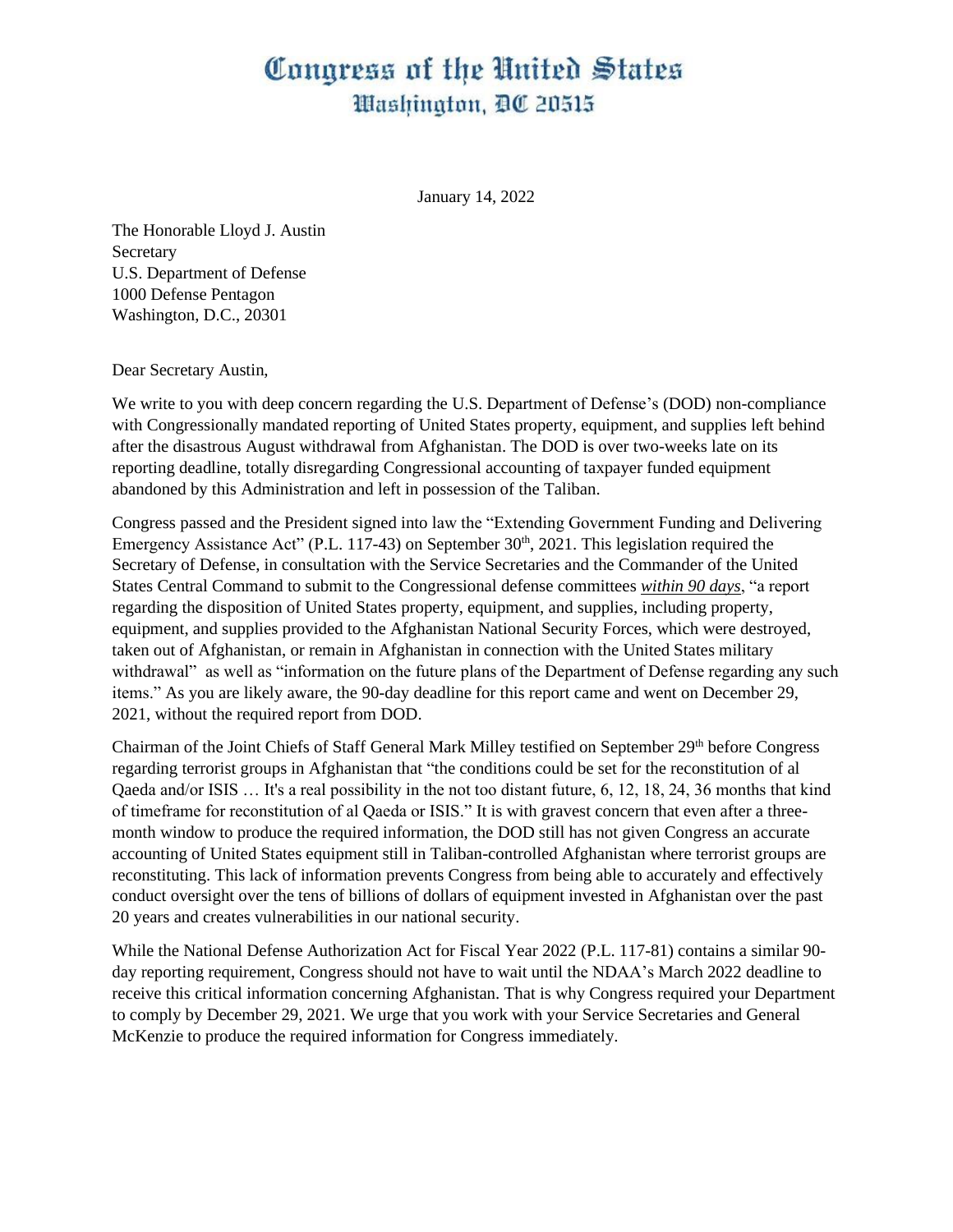Sincerely,

Andy Barr

Brian Fitzgatuck

Brian Fitzpatrick Member of Congress

Elin M. Stapes

Elise Stefanik Member of Congress

naclison Cauthon

Madison Cawthorn Member of Congress

Waven &

Warren Davidson Member of Congress

Bob Gibbs Member of Congress

Ben Cline Member of Congress

au U

Ann Wagner Member of Congress

re Cha ÖΜ

Steve Chabot Member of Congress

Arobert Colonges

Michael C. Burgess, M.D. Member of Congress

Mul B. MIT

David B. McKinley, P.E. Member of Congress

Dan Meuser Member of Congress

Eric A. "Rick" Crawford Member of Congress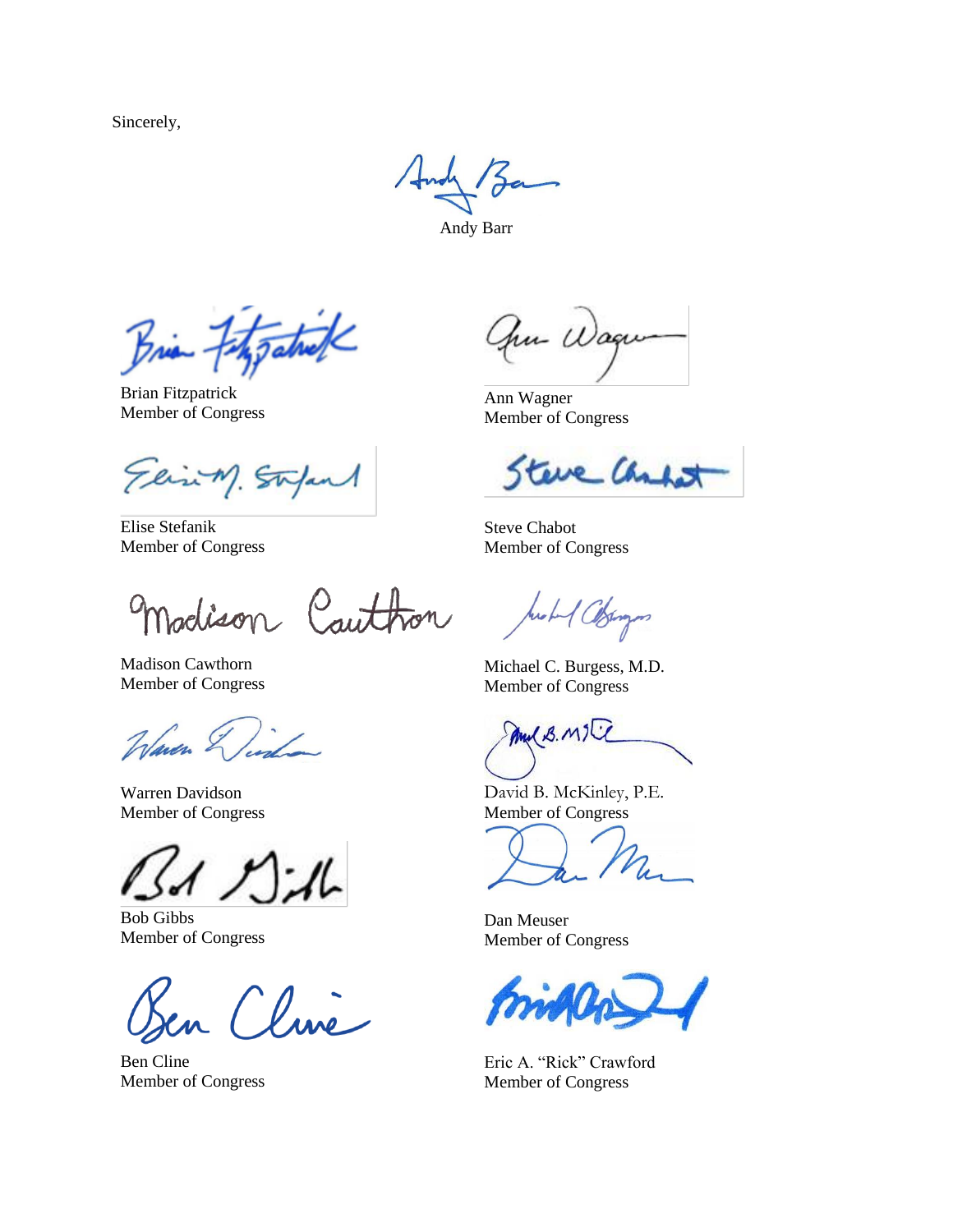Scott DesJarlais, M.D. Member of Congress

Wan Bishop

Dan Bishop Member of Congress

Will

Cliff Bentz Member of Congress

David G. Valadao Member of Congress

Earl Z Belly Canter

Earl L. "Buddy" Carter Member of Congress

Elem Swithman

Glenn Grothman Member of Congress

Young Kim

Bill Posey Member of Congress

Tom Emmer Member of Congress

Jake LaTurner Member of Congress

Nicole Malliotakis Member of Congress

ahnoon

Bill Johnson Member of Congress

Tim Burchett Member of Congress

Varnt.

Foung Kin<br>Member of Congress Andrew R. Garbarino Member of Congress